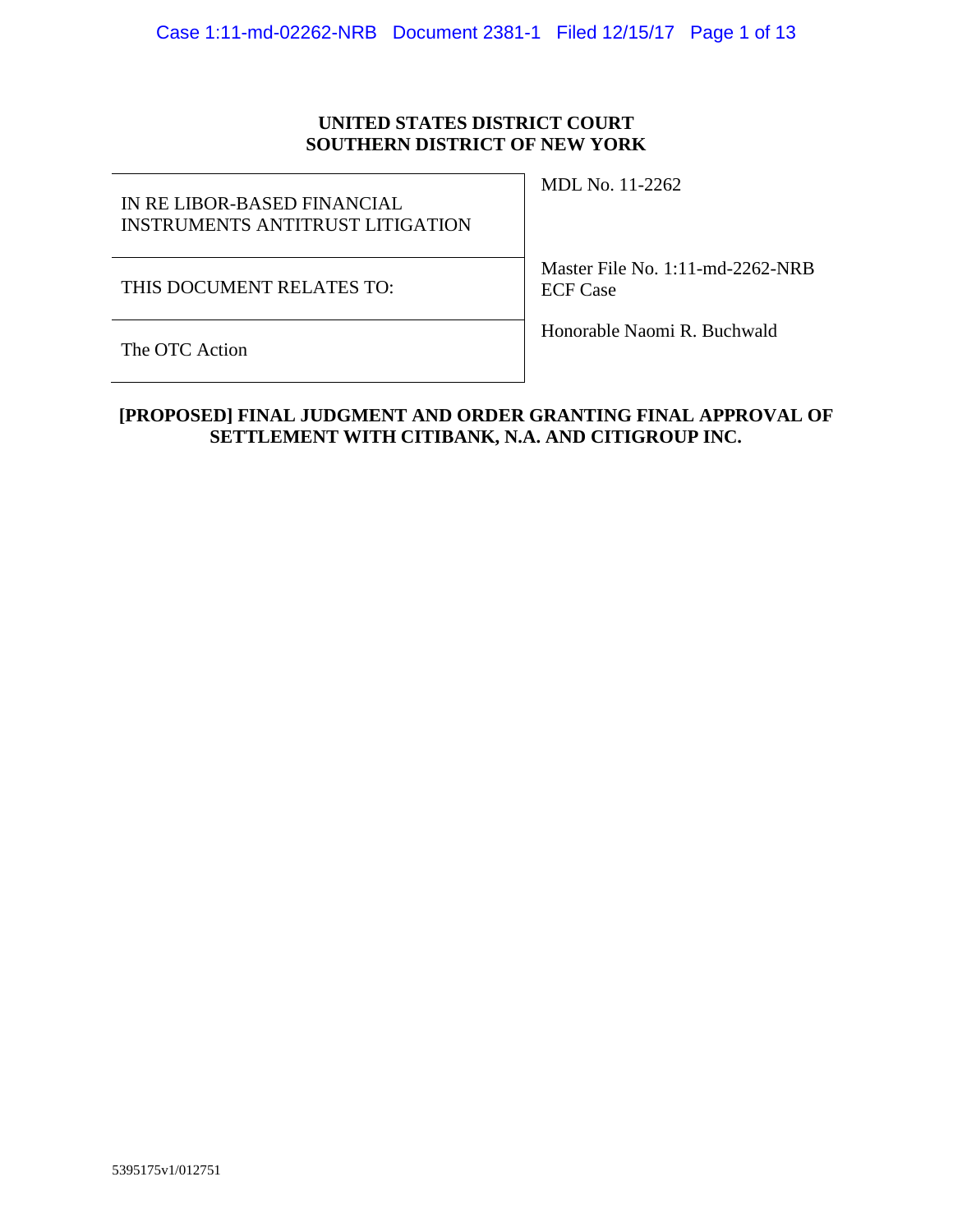#### Case 1:11-md-02262-NRB Document 2381-1 Filed 12/15/17 Page 2 of 13

WHEREAS, an action is pending before this Court styled *Mayor and City Council of Baltimore v. Credit Suisse AG, et al.*, No. 1:11-md-2262-NRB (the "OTC Action");

WHEREAS, OTC Plaintiffs<sup>[1](#page-1-0)</sup> have moved, pursuant to Federal Rule of Civil Procedure 23(e), for an order (a) granting final approval to the settlement with Citibank N.A. and Citigroup Inc. (the "Settlement" or "OTC Settlement");<sup>[2](#page-1-1)</sup> (b) certifying the Settlement Class (defined in paragraph 6 *infra*); (c) granting final approval to the Plan of Distribution (defined in paragraph 5 *infra*); (d) appointing Hausfeld LLP and Susman Godfrey L.L.P. as Co-Lead Counsel for the Settlement Class; (e) granting final approval to the Class Notice (defined in paragraph 11 *infra*); and (f) appointing Mr. Kenneth Feinberg as the Settlement Administrator and Huntington Bank as the Escrow Agent;

WHEREAS, persons or entities who entered into qualifying transactions with non-settling

Defendants<sup>[3](#page-1-2)</sup> (and their subsidiaries and affiliates) can participate in this Settlement in part because

<span id="page-1-0"></span><sup>&</sup>lt;sup>1</sup> Paragraph 1 of the Settlement Agreement, Dkt. 2226-1, defines "OTC Plaintiffs" as: "Mayor and City Council of Baltimore, City of New Britain, Vistra Energy Corp., Yale University, and Jennie Stuart Medical Center, Inc."

<span id="page-1-1"></span><sup>&</sup>lt;sup>2</sup> The settlement agreement memorializing the terms of the Settlement ("Settlement" Agreement" or "Agreement") was entered into on July 27, 2017 and submitted to the Court as Exhibit 1 to the Declaration of Marc M. Seltzer in Support of OTC Plaintiffs' Motion for Preliminary Approval of Settlement with Citibank, N.A. and Citigroup Inc. Dkt. 2226. All references to docket entries in this Final Judgment and Order are references to Case No. 11-md-2262 (S.D.N.Y).

<span id="page-1-2"></span><sup>&</sup>lt;sup>3</sup> Paragraph 2(1) of the Settlement Agreement defines "Defendants" as: "Citibank; Barclays Bank PLC; Credit Suisse Group AG; Credit Suisse International; Credit Suisse (USA) Inc.; Bank of America Corporation; Bank of America, N.A.; JPMorgan Chase & Co.; JPMorgan Chase Bank, NA; HSBC Holdings PLC; HSBC Bank PLC; Lloyds Banking Group PLC; WestLB AG; Westdeutsche Immobilienbank AG; UBS AG; The Royal Bank of Scotland Group PLC; Citizens Bank of Massachusetts a/k/a RBS Citizens Bank N.A.; Deutsche Bank AG; Coöperatieve Centrale Raiffeisen Boerenleenbank B.A.; The Norinchukin Bank; The Bank of Tokyo-Mitsubishi UFJ, Ltd; HBOS PLC; Société Générale S.A.; Royal Bank of Canada; and any other Person or Persons who are or were named as defendants in the OTC Action at any time up to and including the date a Preliminary Approval Order is issued." Dkt. 2226-1¶ 2(l).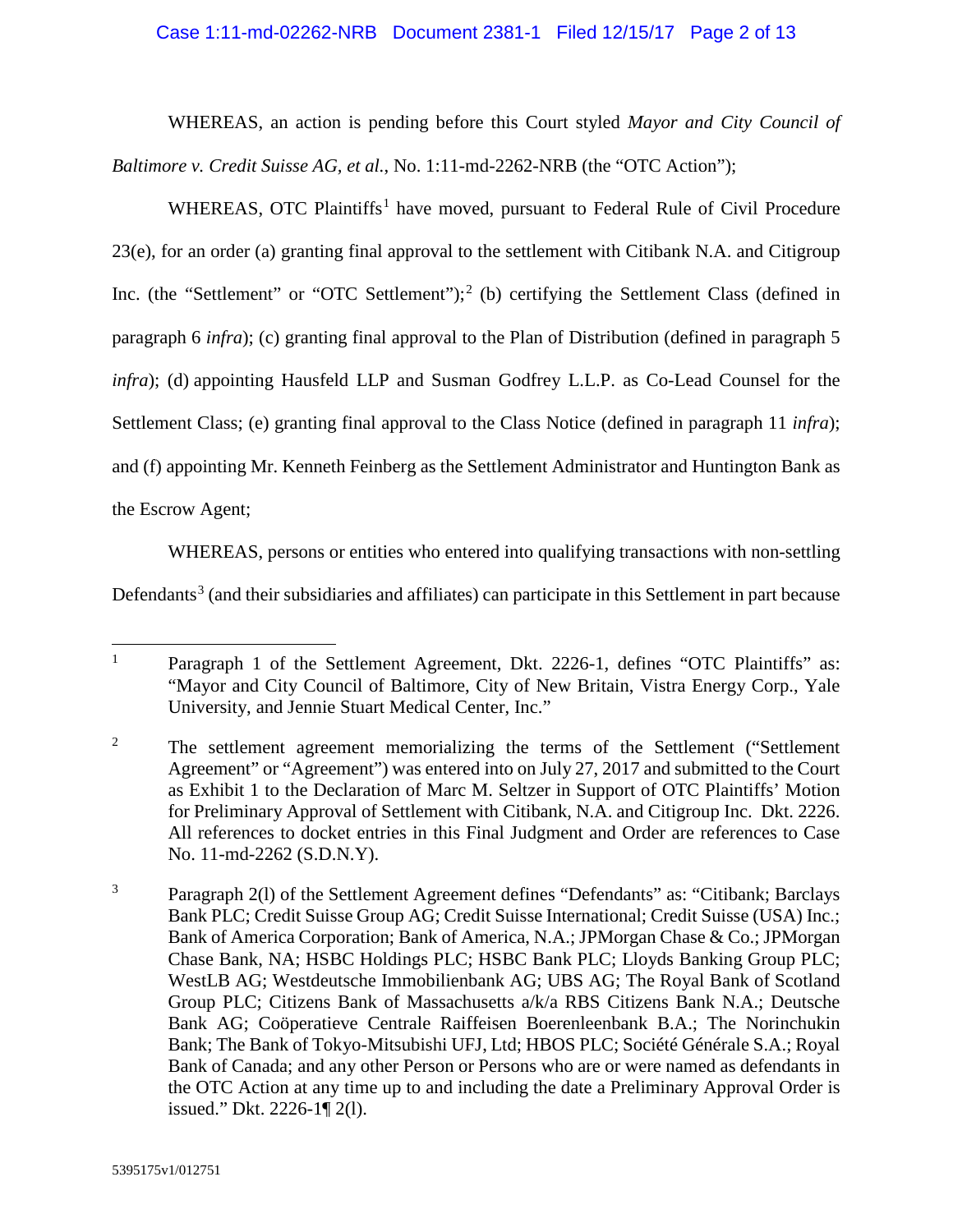## Case 1:11-md-02262-NRB Document 2381-1 Filed 12/15/17 Page 3 of 13

the OTC Action includes antitrust claims under which Citibank, N.A. and Citigroup Inc. ("Citi") can allegedly be held jointly and severally liable for the alleged conduct of all Defendants;

WHEREAS, the Court has considered the Settlement Agreement and other documents submitted in connection with OTC Plaintiffs' Motion for Final Approval of Settlement with Citibank N.A. and Citigroup Inc., and good cause appearing therefor;

#### NOW, THEREFORE, IT IS HEREBY ORDERED, ADJUDGED AND DECREED:

1. This Court has subject matter jurisdiction over this action and personal jurisdiction over OTC Plaintiffs, Citi, and all members of the OTC Class (defined in paragraph 6 *infra*).

2. All terms in initial capitalization used in this Final Judgment and Order shall have the same meanings as set forth in the Settlement Agreement, unless otherwise defined herein.

#### **I. FINAL APPROVAL OF SETTLEMENT**

3. Upon review of the record, including the orders preliminarily approving the Settlement and the submissions in support of the Settlement and preliminary certification, the Court finds that the Settlement resulted from arm's-length negotiations between highly experienced counsel and falls within the range of possible approval.

4. Pursuant to Rule 23(e) of the Federal Rules of Civil Procedure, the Court hereby grants final approval of the Settlement on the basis that it is fair, reasonable, and adequate as to, and in the best interests of, all OTC Class Members<sup>[4](#page-2-0)</sup>, within the meaning of, and in compliance with all applicable requirements of, Federal Rule of Civil Procedure 23; the Court directs the Settlement's consummation according to its terms. In reaching this conclusion, the Court has considered the factors set forth in *City of Detroit v. Grinnell Corp*., 495 F.2d 448, 463 (2d Cir.

<span id="page-2-0"></span><sup>&</sup>lt;sup>4</sup> Paragraph 2(bb) of the Settlement Agreement defines "OTC Class Member" as: "A Person who is a member of the OTC Class and has not timely and validly excluded himself, herself, or itself in accordance with the procedures established by the Court."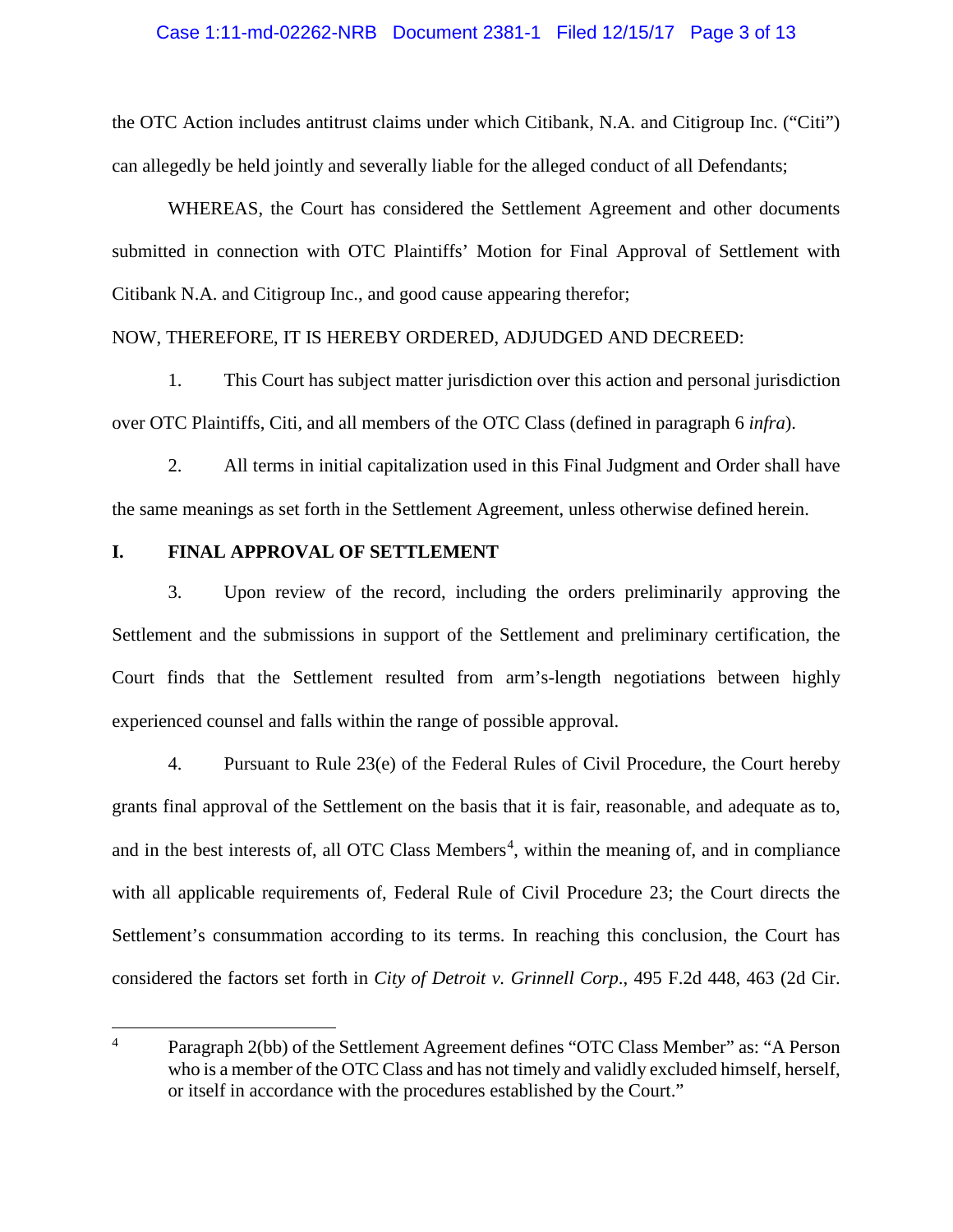1974), *abrogated on other grounds by Goldberger v. Integrated Res., Inc.*, 209 F.3d 43 (2d Cir. 2000). Moreover, the Court concludes as follows:

- a. The Settlement was negotiated by counsel with significant experience litigating antitrust class actions and is the result of vigorous arm's length negotiations undertaken in good faith and with the assistance of a professional mediator experienced in complex cases;
- b. This action is likely to involve contested and serious questions of law and fact, such that the value of an immediate monetary recovery, in conjunction with the value of the prospective relief set forth in the Settlement, outweighs the uncertain possibility of future relief after protracted and expensive litigation; and
- c. Interim Co-Lead Counsel's<sup>[5](#page-3-0)</sup> judgment that the settlement is fair and reasonable, and the OTC Class Members' reaction to the Settlement, are entitled to great weight.

# **II. FINAL APPROVAL OF THE PLAN OF DISTRIBUTION**

5. Upon review of the record, the Court finds that the pro rata Plan of Distribution<sup>[6](#page-3-1)</sup> has a reasonable, rational basis and is fair and adequate. Therefore, the Plan of Distribution is hereby finally approved.

<span id="page-3-0"></span> <sup>5</sup> Susman Godfrey L.L.P. and Hausfeld LLP are Interim Co-Lead Counsel for the OTC Class.

<span id="page-3-1"></span><sup>&</sup>lt;sup>6</sup> The Plan of Distribution is found at Docket Entry 2252-1.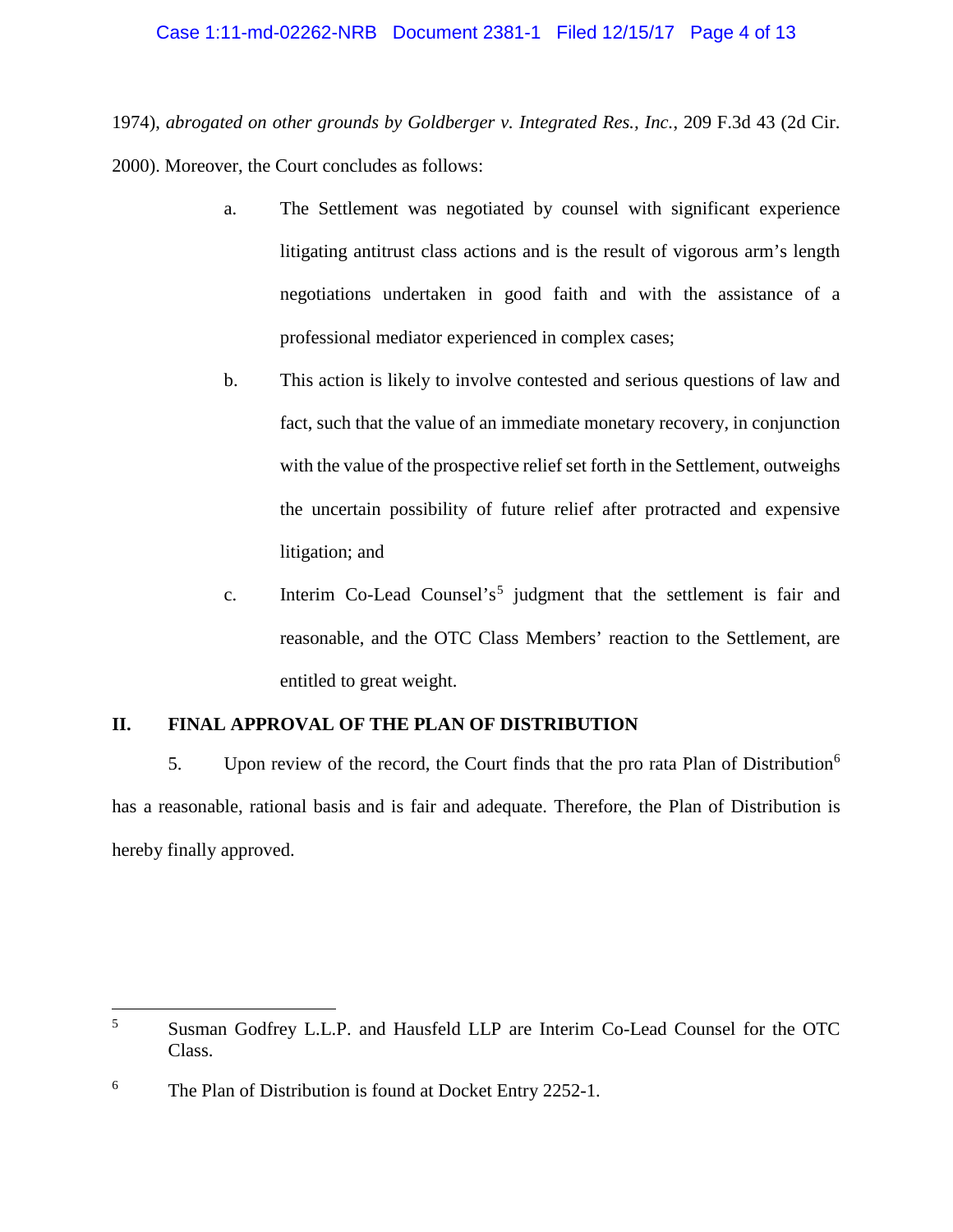## **III. CERTIFICATION OF THE SETTLEMENT CLASS**

6. Pursuant to Rule 23 of the Federal Rules of Civil Procedure, the Court certifies, solely for purposes of effectuating the Settlement set forth in the Settlement Agreement, the following settlement class (the "Class" or "OTC Class" or "Settlement Class"):

> All persons or entities (other than Defendants and their employees, affiliates, parents, and subsidiaries) that purchased in the United States, directly from a Defendant (or a Defendant's subsidiaries or affiliates), a U.S. Dollar LIBOR-Based Instrument and that owned the U.S. Dollar LIBOR-Based Instrument any time during the period August 200[7](#page-4-0) through May 2010 (the "Class Period").<sup>7</sup>

7. The Court's certification of the Class as provided herein is without prejudice to, or waiver of the rights of, any defendant to contest certification of any other class proposed in these actions (i.e., the actions included in the above-captioned multi-district litigation). The Court's findings in this Final Judgment and Order shall have no effect on the Court's ruling on any motion to certify any class in these actions, and no party may cite or refer to the Court's approval of the

<span id="page-4-0"></span><sup>&</sup>lt;sup>7</sup> Specifically excluded from the Class are Defendants; Released Parties; co-conspirators; the officers, directors, or employees of any Defendant, Released Party, or co-conspirator; any entity in which any Defendant, Released Party, or co-conspirator has a controlling interest; any affiliate, legal representative, heir, or assign of any Defendant, Released Party, or co-conspirator and any person acting on their behalf. Also excluded from the Class are any judicial officers presiding over this action and the members of his/her immediate families and judicial staff, and any juror assigned to the OTC Action. Dkt. 2226-1 ¶ 3(b).

Paragraph 2(ss) of the Settlement Agreement defines "U.S. Dollar LIBOR-Based Instrument" as: "An instrument that includes any term, provision, obligation or right to be paid or to receive interest based upon the U.S. Dollar LIBOR rate, including but not limited to asset swaps, collateralized debt obligations, credit default swaps, forward rate agreements, inflation swaps, interest rate swaps, total return swaps, options or floating rate notes. For the avoidance of doubt, U.S. Dollar LIBOR-Based Instrument does not include an instrument that includes only a term, provision, obligation or right to pay interest based upon the U.S. Dollar LIBOR rate, such as business, home, student or car loans, or credit cards." Dkt. 2226-1 ¶ 2(ss).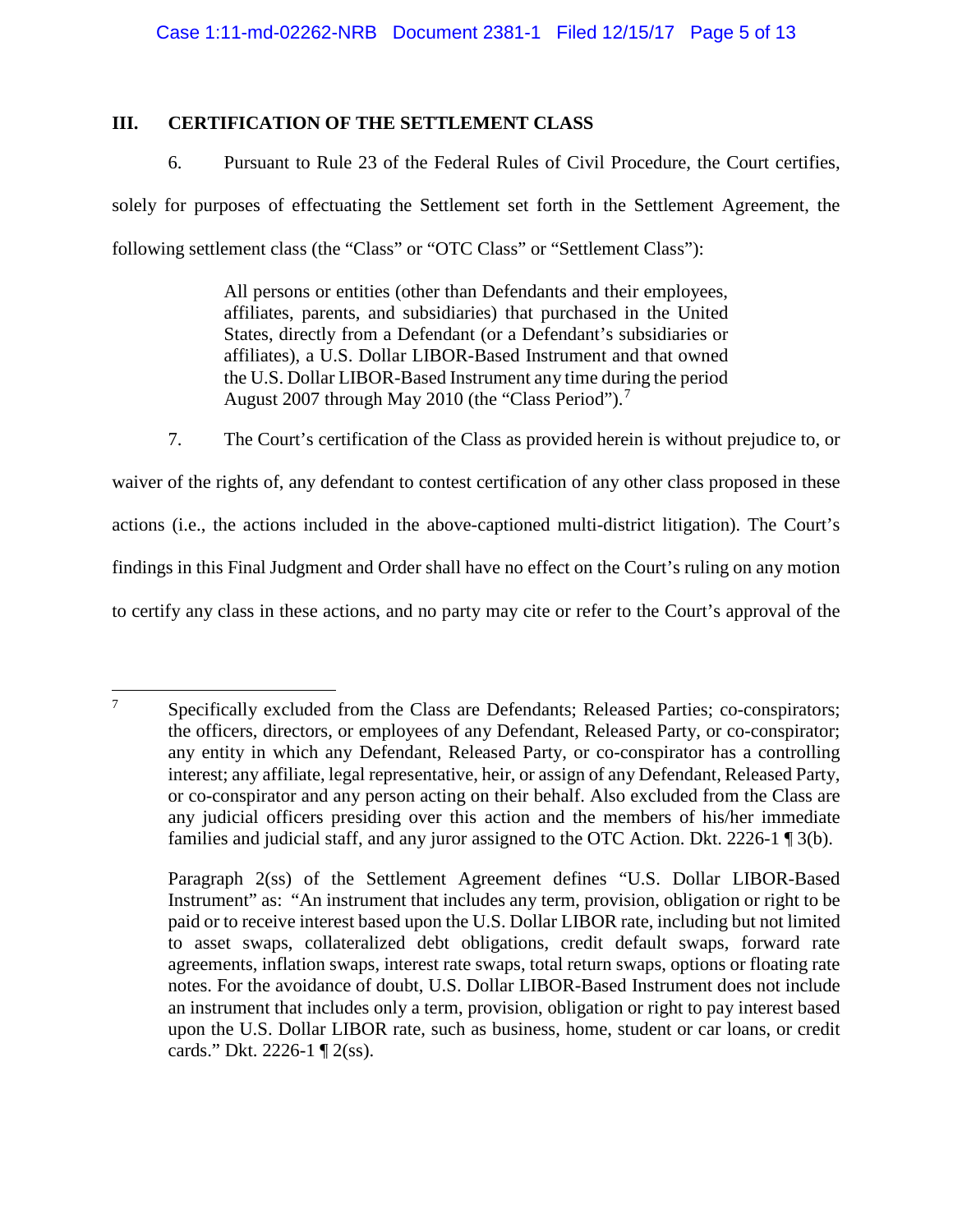#### Case 1:11-md-02262-NRB Document 2381-1 Filed 12/15/17 Page 6 of 13

Class as persuasive or binding authority with respect to any motion to certify any such class. The findings that follow in paragraphs 8–9 are limited to this particular order and are made only in the context of this particular settlement.

8. The Court finds that the requirements of Rule 23 are satisfied solely for the purpose of effectuating the Settlement as follows:

- a. Pursuant to Rule  $23(a)(1)$ , the Court determines that the members of the Class are so numerous that their joinder before the Court would be impracticable;
- b. Pursuant to Rule  $23(a)(2)$ , the Court determines that OTC Plaintiffs have alleged one or more questions of fact or law common to the Class;
- c. Pursuant to Rule  $23(a)(3)$ , the Court determines that OTC Plaintiffs' claims are typical of the claims of the Class;
- d. Pursuant to Rule  $23(a)(4)$ , the Court determines that OTC Plaintiffs will fairly and adequately protect the interests of the Class;
- e. Pursuant to Rule 23(b)(3), the Court determines that common questions of law and fact predominate over questions affecting only individual members; and
- f. Pursuant to Rule 23(b)(3), the Court determines that a class resolution is superior to other available methods for the fair and efficient adjudication of this action.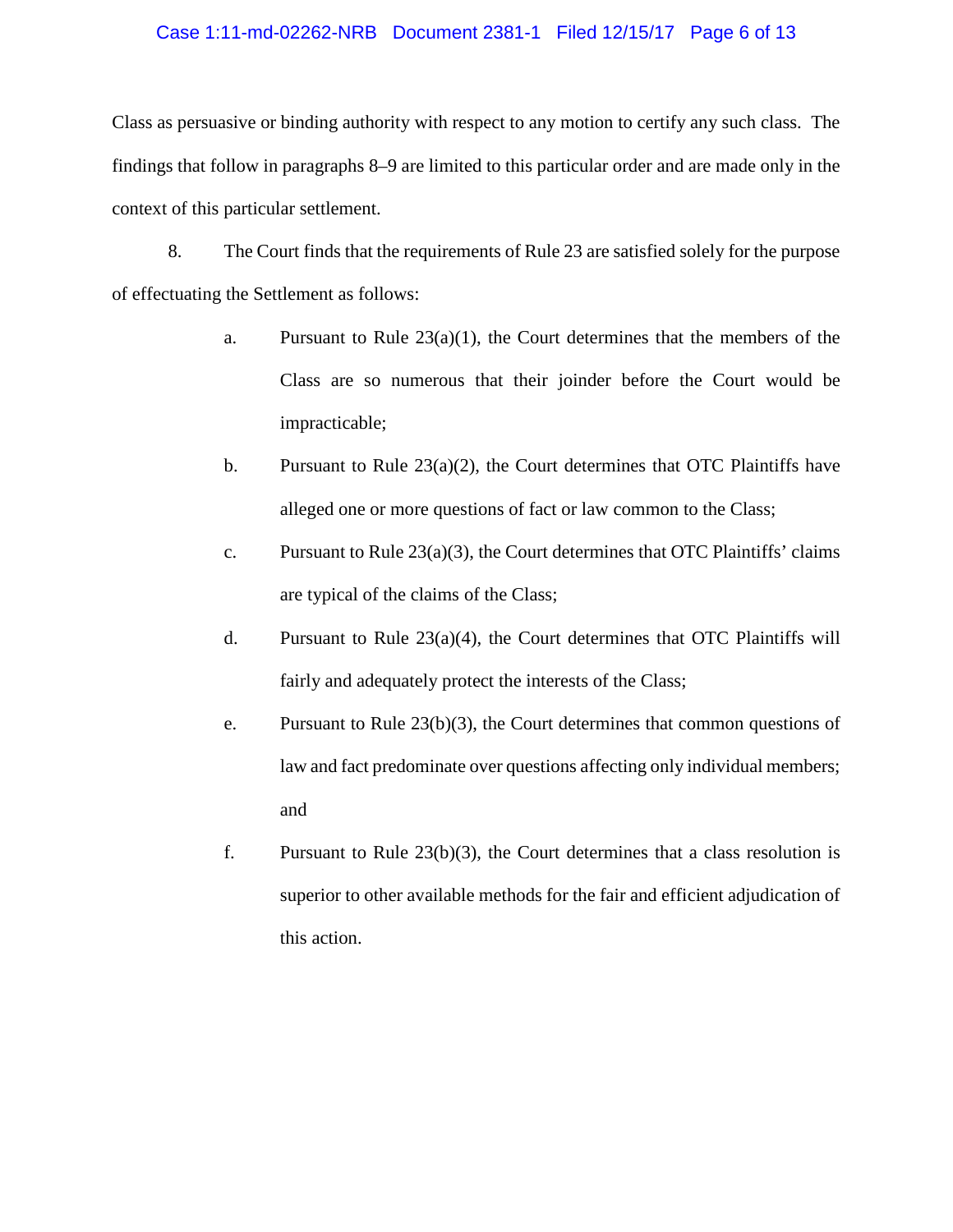# Case 1:11-md-02262-NRB Document 2381-1 Filed 12/15/17 Page 7 of 13

9. If the Effective Date<sup>[8](#page-6-0)</sup> does not occur with respect to the Settlement because of the failure of a condition that affects the Settlement, this certification of the Class shall be deemed null and void as to the parties subject to the Settlement without the need for further action by the Court or Citi. In such circumstances, Citi shall retain its rights to seek or to object to certification of this litigation as a class action under Rule 23 of the Federal Rules of Civil Procedure, or under any other state or federal rule, statute, law, or provision thereof, and to contest and appeal any grant or denial of certification in this litigation or in any other litigation on any grounds.

#### **IV. CLASS COUNSEL**

10. Pursuant to Rule 23(g) of the Federal Rules of Civil Procedure, and solely for settlement purposes, the following firms are designated as settlement class counsel ("Class Counsel") for the Class:

> HAUSFELD LLP 1700 K Street, NW, Suite 650 Washington, DC 20006 Tel: 202-540-7200

SUSMAN GODFREY L.L.P. 1301 Avenue of the Americas, 32nd Floor New York, NY 10019 Tel: 212-336-8334

<span id="page-6-0"></span><sup>&</sup>lt;sup>8</sup> Pursuant to paragraph 6(a) of the Settlement Agreement: "The Effective Date of Settlement shall be the date when all of the following events shall have occurred and shall be conditioned on the occurrence of all of the following events: (i) The contribution to the Settlement Fund has been made pursuant to this Agreement; (ii) Entry of the Preliminary Approval Order; (iii) Final approval by the Court of the settlement set forth in this Agreement, following Class Notice and the Fairness Hearing; (iv) No Party has exercised his, her, or its rights to terminate this Agreement pursuant to Paragraphs 10(c), 13(a), or 13(d); and (v) Entry by the Court of a Final Judgment and Order of Dismissal, and the Final Judgment and Order of Dismissal becomes final, or, in the event that the Court enters an Alternative Judgment and neither Class Plaintiffs nor Citibank elects to terminate this Agreement, and such Alternative Judgment becomes final." Dkt. 2226-1 ¶ 6(a).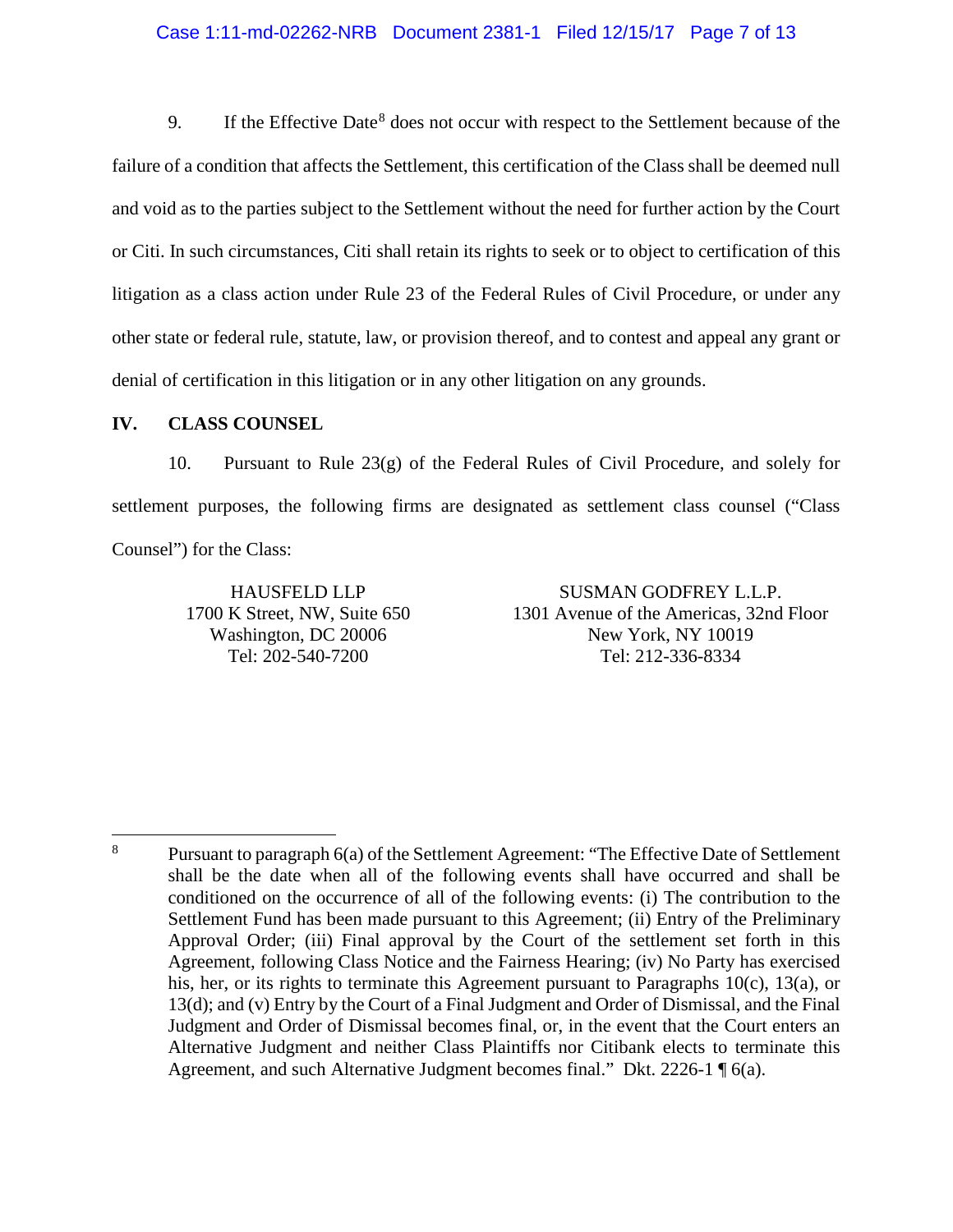## **V. FINAL APPROVAL OF CLASS NOTICE**

11. Upon review of the record, the Court finds that the Class Notice<sup>[9](#page-7-0)</sup> constituted due, adequate, and sufficient notice of the Settlement and was the best practicable under the circumstances and satisfied the requirements of Federal Rules of Civil Procedure 23(c)(2)(B) and  $23(e)(1)$ , due process, and any other applicable law. Therefore, the Class Notice is finally approved.

# **VI. APPOINTMENT OF SETTLEMENT ADMINISTRATOR AND ESCROW AGENT**

12. Upon review of the record, the Court finds that Mr. Kenneth Feinberg and Huntington National Bank are qualified to serve as Settlement Administrator<sup>[10](#page-7-1)</sup> and Escrow Agent,<sup>[11](#page-7-2)</sup> respectively. Therefore, Mr. Kenneth Feinberg is appointed as Settlement Administrator and Huntington National Bank is appointed as Escrow Agent.

<span id="page-7-0"></span><sup>&</sup>lt;sup>9</sup> Class Notice is defined in the Settlement Agreement as: "The Notice and Summary Notice, collectively." Dkt. 2226-1 ¶ 2(i). The Settlement Agreement defines the "Notice" as "The Notice of Proposed Settlement of Class Action to be provided to the Class as provided in this Agreement and the Preliminary Approval Order" and the "Summary Notice" as "The summary notice of proposed settlement and hearing for publication." Dkt. 2226-1 $\P$  $(2(y),$ (pp). The Class Notice is described in detail in OTC Plaintiffs' Memorandum of Law in Support of Motion to Approve Notice Program and Preliminary Approval of Plan of Distribution in Connection With the Class Settlement with Citibank, N.A. and Citigroup, Inc. Citibank, N.A. and Citigroup Inc., Dkt. 2252, at 2–4, 15–17; and the Declaration of Shannon R. Wheatman, Dkt. 2254-1

<span id="page-7-1"></span><sup>&</sup>lt;sup>10</sup> Pursuant to paragraph  $7(c)$  of the Settlement Agreement: "The Settlement Administrator" shall assist in the development of the Plan of Distribution and the resolution of any disputes between OTC Class Members and the Claims Administrator pursuant to the Plan of Distribution." Dkt. 2226-1 ¶ 7(c).

<span id="page-7-2"></span><sup>&</sup>lt;sup>11</sup> Pursuant to paragraph  $10(a)$  of the Settlement Agreement: "The Settlement Fund shall be established as an escrow account and administered by the Escrow Agent, subject to approval by the Court." Dkt. 2226-1  $\P$  10(a).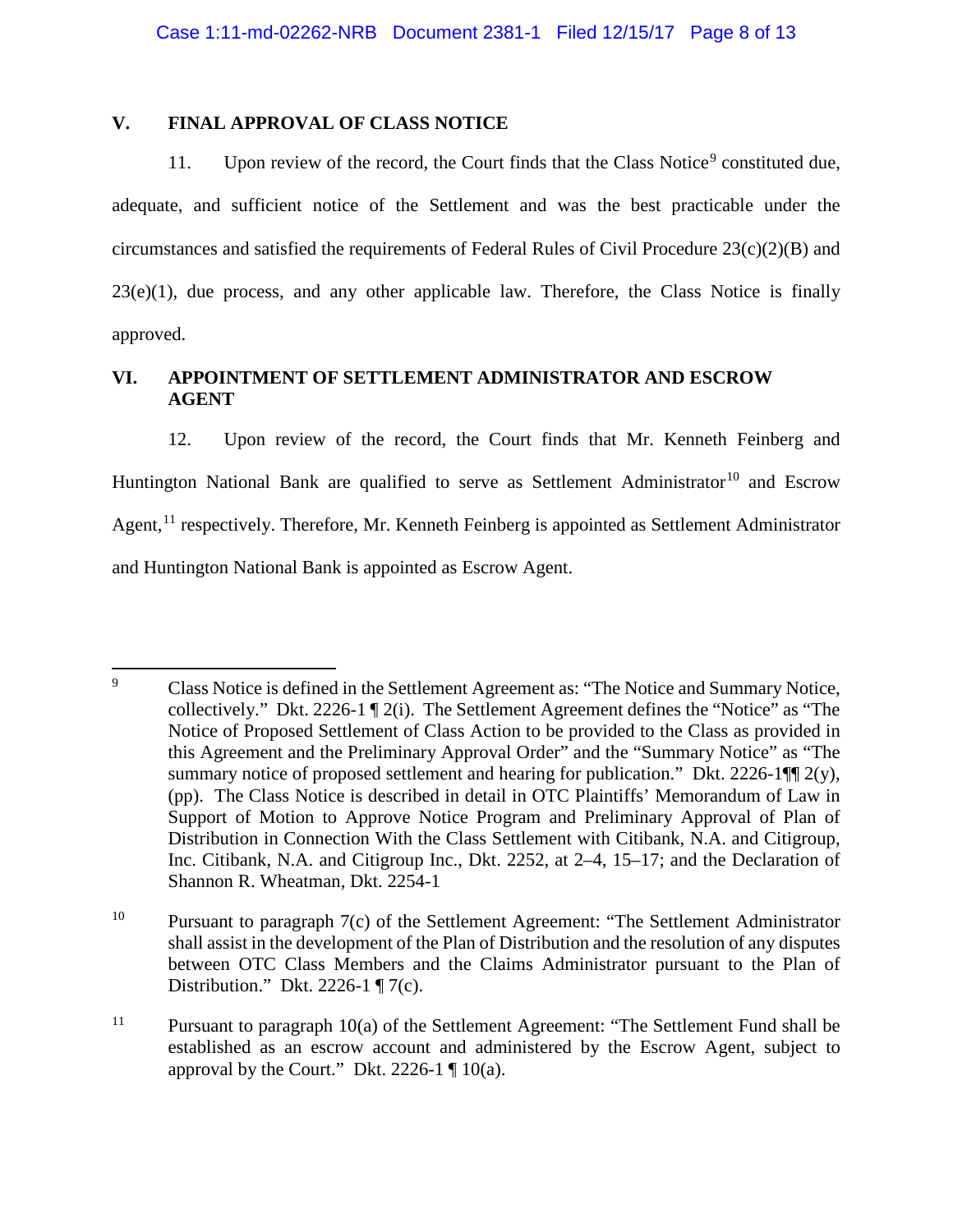### **VII. OTHER PROVISIONS**

13. The Court approves and directs the implementation of all the terms of the Settlement.

14. If this Final Judgment and Order is set aside, materially modified, or overturned by this Court or on appeal, and is not fully reinstated on further appeal, this Final Judgment and Order certifying the Class shall be vacated *nunc pro tunc*.

15. Except as to any individual claim of those Persons who have validly and timely requested exclusion from the Class ("Opt-Outs"), all Released Parties<sup>[12](#page-8-0)</sup> and Releasing Parties<sup>[13](#page-8-1)</sup> are bound by this Final Judgment and Order and by the Settlement Agreement.

16. Except as to the Opt-Outs and any Supplemental Opt-Outs, the Court dismisses the OTC Action, as well as all of the Released Claims,<sup>[14](#page-8-2)</sup> against any of the Released Parties by the

<span id="page-8-0"></span><sup>&</sup>lt;sup>12</sup> Pursuant to paragraph  $2(ii)$  of the Settlement Agreement "Released Parties" are defined as: "Citibank and each of its past or present direct and indirect parents (including holding companies), subsidiaries, affiliates, associates (all as defined in SEC Rule 12b-2 promulgated pursuant to the Securities Exchange Act of 1934), predecessors, successors, and each of their respective officers, directors, employees, agents, attorneys, legal or other representatives, trustees, heirs, executors, administrators, advisors, and assigns. Released Parties does not include: (i) any of the other Defendants; or (ii) any other Person formerly named as a party in the OTC Action." Dkt. 2226-1 ¶ 2(ii).

<span id="page-8-1"></span><sup>13</sup> Pursuant to paragraph 2(jj) of the Settlement Agreement "Releasing Parties" are defined as: "Individually and collectively, Class Plaintiffs and each OTC Class Member, on behalf of themselves and any of their respective past or present officers, directors, stockholders, agents, employees, legal representatives, partners, associates, trustees, parents, subsidiaries, divisions, affiliates, heirs, executors, administrators, purchasers, predecessors, successors, and assigns, whether or not they object to the settlement set forth in this Agreement and whether or not they make a claim for payment from the Net Settlement Fund." Dkt. 2226-1 ¶ 2(jj).

<span id="page-8-2"></span><sup>14</sup> Pursuant to paragraph 2(hh) of the Settlement Agreement "Released Claims" are defined as: "Any and all manner of claims, causes of action, cross-claims, counter-claims, charges, liabilities, demands, judgments, suits, obligations, debts, setoffs, rights of recovery, or liabilities for any obligations of any kind whatsoever (however denominated), whether class or individual, in law or equity or arising under constitution, statute, regulation,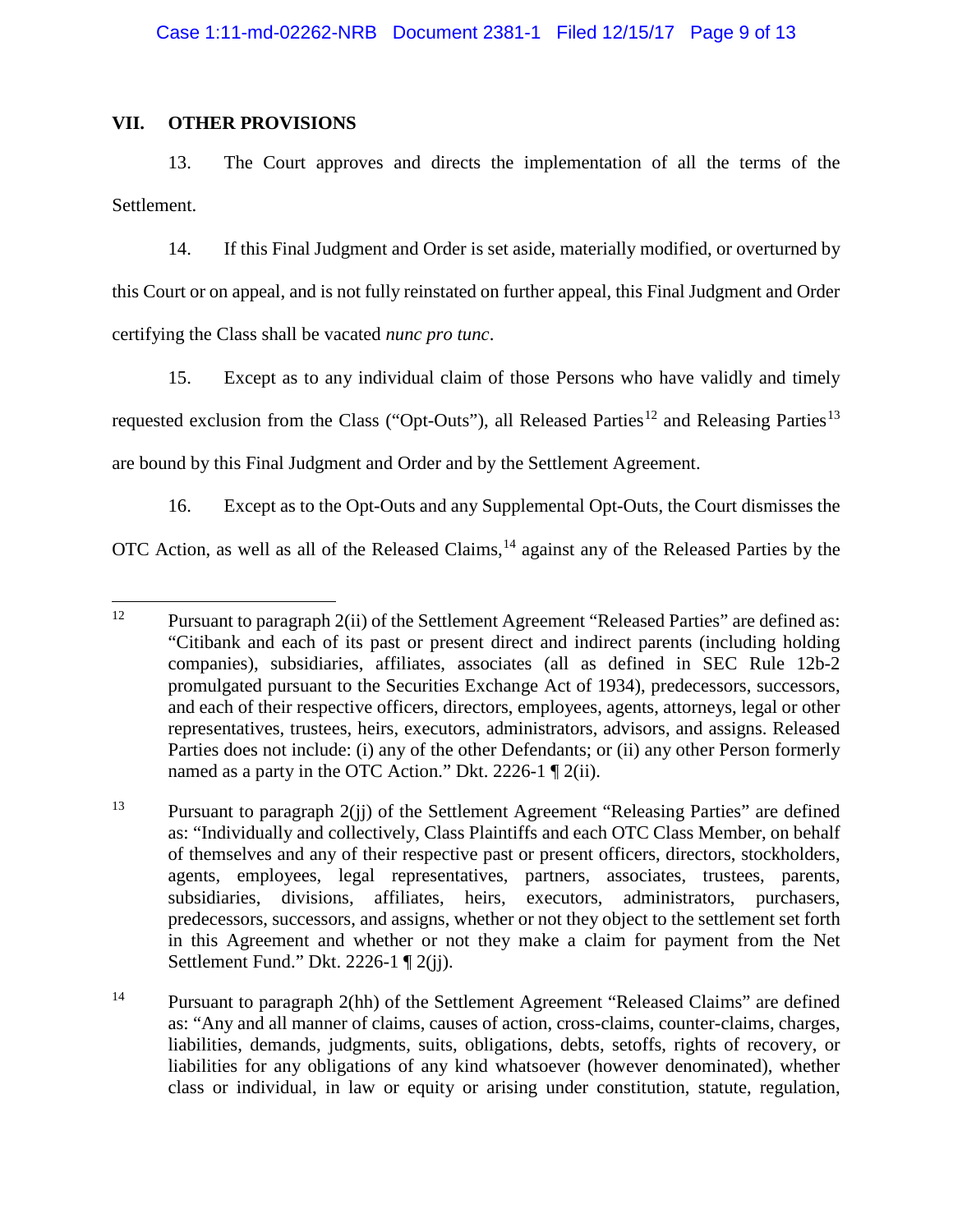#### Case 1:11-md-02262-NRB Document 2381-1 Filed 12/15/17 Page 10 of 13

Releasing Parties, with prejudice. The Parties are to bear their own costs, except as otherwise provided in the Settlement, provided that such dismissal shall not affect, in any way, the right of the Releasing Parties to pursue claims, if any, outside the scope of the Released Claims.

17. Any Opt-Outs have timely and validly requested exclusion from the Class and are hereby excluded from the Class, not bound by this Final Judgment and Order, and may not make any claim or receive any benefit from the Settlement, whether monetary or otherwise.

18. Upon the Effective Date, the Releasing Parties: (a) shall be deemed to have hereby fully and irrevocably waived, released, relinquished, and discharged all Released Claims against the Released Parties, regardless of whether such Releasing Party executes and delivers a proof of claim; (b) shall be forever enjoined from prosecuting in any forum any Released Claim against any of the Released Parties; and (c) agree and covenant not to sue any of the Released Parties on

 $\overline{a}$ 

ordinance, contract, or otherwise in nature, for fees, costs, penalties, fines, debts, expenses, attorneys' fees, and damages, whenever incurred, and liabilities of any nature whatsoever (including joint and several), known or unknown, suspected or unsuspected, asserted or unasserted, arising from or relating in any way to any conduct alleged or that could have been alleged in and arising from the factual predicate of the OTC Action; provided, however, that Released Claims do not include (1) claims concerning Eurodollar futures contracts or options arising from or relating in any way to the conduct alleged in the Exchange-Based Plaintiffs' Action; (2) claims for transactions purchased from one or more Non-OTC Defendant as alleged in the Green Pond Action arising from or relating to conduct that is alleged in the Green Pond Action; (3) claims concerning U.S. Dollar LIBOR-Based debt securities that were not issued or sold directly to the claimant by an OTC Defendant arising from or relating to conduct that is alleged in the Non-OTC Bondholder Action; (4) claims arising solely under foreign law related to transactions outside the United States; or (5) claims to enforce any of the terms of this Agreement. Expressly excluded from the release are any claims that Plaintiffs or any absent class members may have arising out of the purchase, sale or ownership of any U. S. Dollarlinked instruments that were issued by a non-panel bank or which were not directly sold to or purchased from a Defendant. For the avoidance of doubt, Released Claims does not include claims relating to or arising out of the purchase of non-U.S. Dollar LIBOR-Based Instruments or any other claims that do not arise out of the factual predicate of the OTC Action, such as a claim to complete the settlement or otherwise enforce the terms of a U.S. Dollar LIBOR-Based Instrument." Dkt. 2226-1 ¶ 2(hh). This term is subject to the limitations in paragraphs 19-20 *infra*.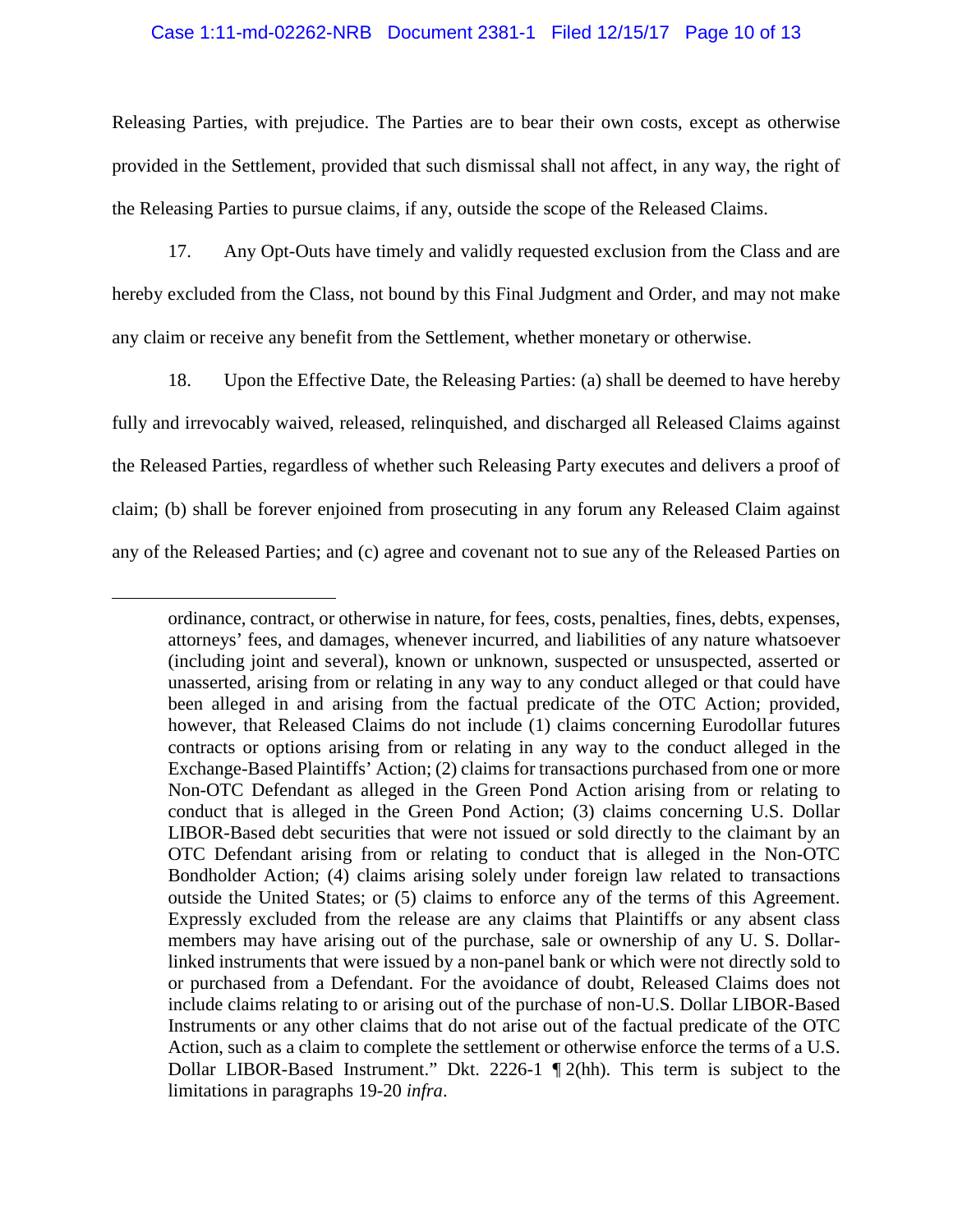## Case 1:11-md-02262-NRB Document 2381-1 Filed 12/15/17 Page 11 of 13

the basis of any Released Claims or to assist any third party in commencing or maintaining any suit against any Released Party related in any way to any Released Claims.

19. This Final Judgment and Order shall not affect, in any way, the right of the OTC Plaintiffs or OTC Class Members to pursue claims, if any, outside the scope of the Released Claims.

20. The Settlement, acts performed in furtherance of the Settlement and/or documents executed in furtherance of the Settlement may not be deemed or used as evidence of an admission or other statement supporting: (a) the validity of any claim made by OTC Plaintiffs, OTC Class Members, or Class Counsel (including the appropriateness of class certification); (b) any wrongdoing or liability of the Released Parties; or (c) any fault or omission of the Released Parties in any court, administrative agency, or other proceeding.

21. The Settlement shall not be offered or be admissible in evidence against Released Parties in any action or proceeding, except in an action or proceeding that is in furtherance of the Settlement's terms or brought to enforce its terms. Notwithstanding the foregoing, the Settlement may be filed in an action to enforce or interpret the terms of the Settlement and any other documents executed in connection with the performance of the agreements embodied therein. The Released Parties may file the Settlement and/or this Final Judgment and Order in any action that may be brought against them in order to support a defense or counterclaim based on the principles of res judicata, collateral estoppel, full faith and credit, release, good faith settlement, judgment bar, or reduction or any other theory of claim preclusion or issue preclusion or similar defense or counterclaim.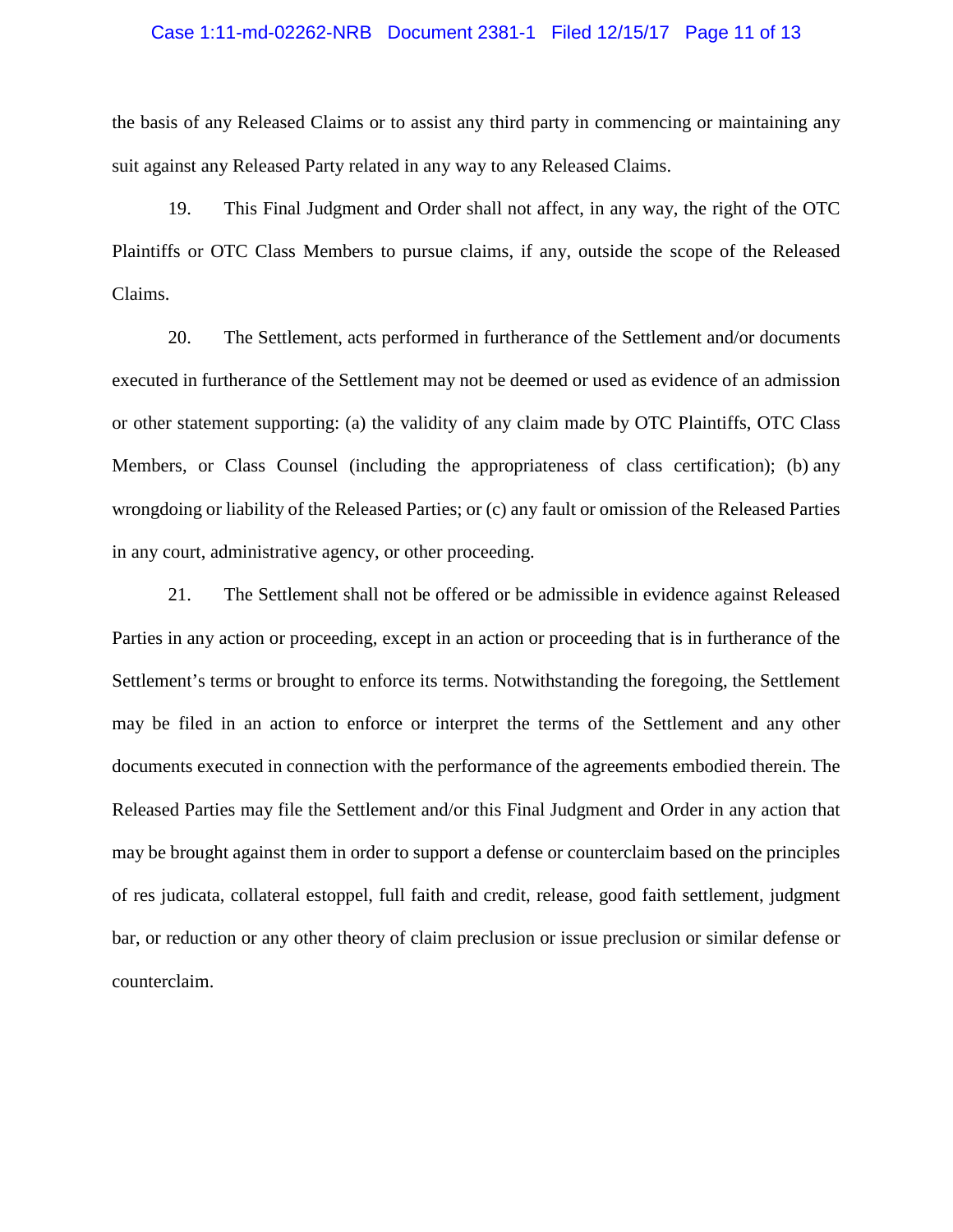#### Case 1:11-md-02262-NRB Document 2381-1 Filed 12/15/17 Page 12 of 13

22. Any order entered regarding the motion for attorneys' fees and expenses in this action shall in no way disturb or affect this Final Judgment and Order and shall be considered separate from this Final Judgment and Order.

23. If this Final Judgment and Order is set aside, materially modified, or overturned by this Court or on appeal, and is not fully reinstated on further appeal, this Final Judgment and Order shall be deemed vacated and shall have no force or effect whatsoever.

24. Without affecting the finality of this Final Judgment and Order in any way, this Court hereby retains exclusive continuing jurisdiction over: (a) implementation of the Settlement and any award or distribution of monies under the claims-made Settlement; (b) the validity and timeliness of any Supplemental Opt-Outs; (c) hearing and determining applications for attorneys' fees, costs, expenses, and service awards to the OTC Plaintiffs; and (d) all parties hereto for the purpose of construing, enforcing, and administering the Settlement.

25. To the extent permitted by law, the Court bars claims against the Released Parties for contribution or indemnification (however denominated) for all or a portion of any amounts paid or awarded in the OTC Action by way of any settlement, judgment or otherwise by any of the following:

- a. Any of the other Defendants currently named in the OTC Action;
- b. Any other Person<sup>[15](#page-11-0)</sup> formerly named as a party in the OTC Action; or

<span id="page-11-0"></span> <sup>15</sup> The Settlement Agreement defines "Person" as: "An individual, corporation, limited liability corporation, professional corporation, limited liability partnership, partnership, limited partnership, association, joint stock company, estate, legal representative, trust, unincorporated association, municipality, state, state agency, any entity that is a creature of any state, any government or any political subdivision, authority, office, bureau or agency of any government, and any business or legal entity, and any spouses, heirs, predecessors, successors, representatives, or assignees of the foregoing." Dkt. 2226-1  $\mathcal{I}$  2(ee).